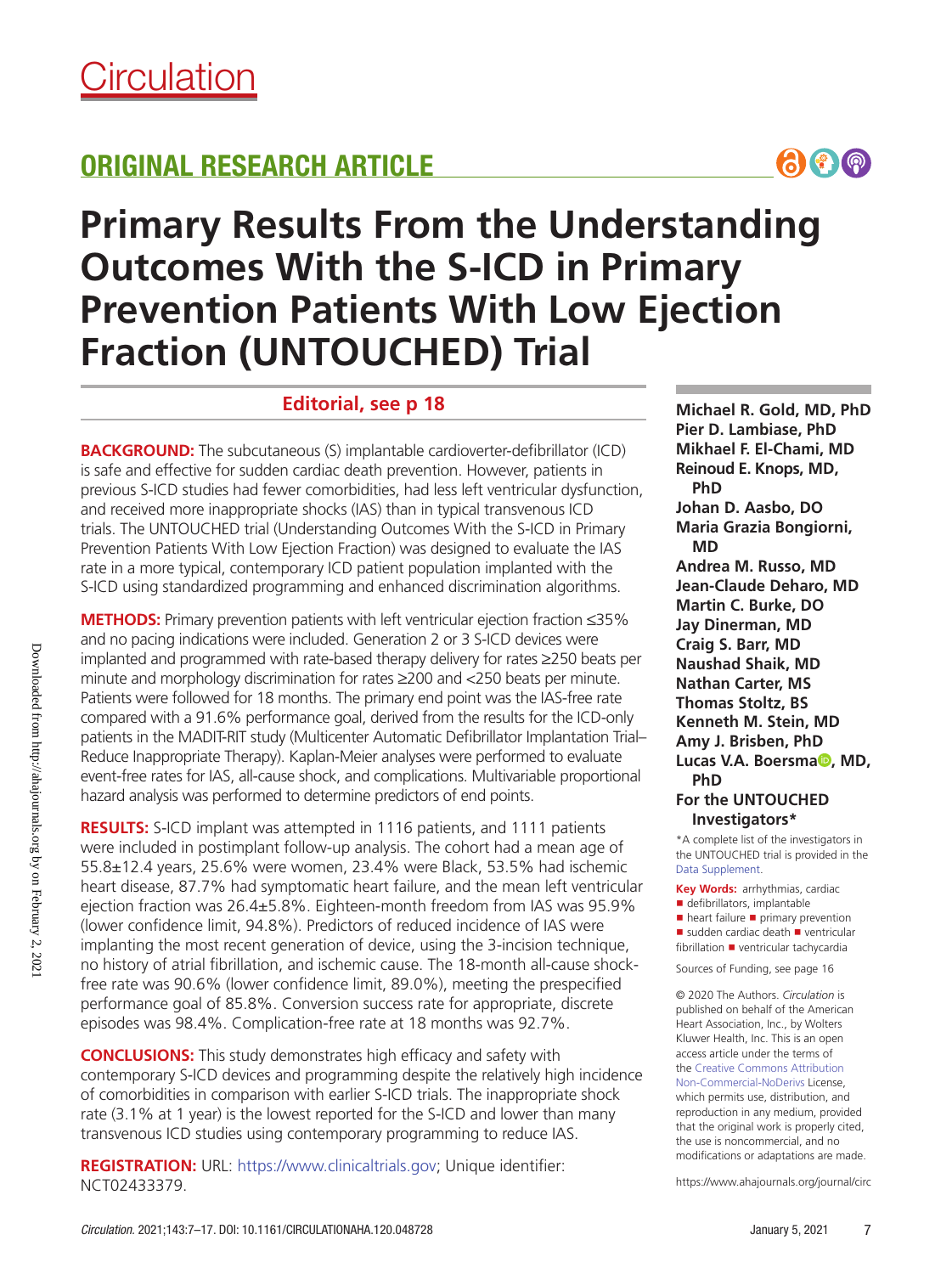ORIGINAL RESEARCH ORIGINAL RESEARCH<br>Article

# **Clinical Perspective**

### **What Is New?**

- The subcutaneous implantable cardioverter-defibrillator (ICD) is safe and effective in primary prevention patients with a reduced ejection fraction, as evidenced by low complication and inappropriate shock rates, as well as high efficacy for terminating ventricular tachyarrhythmias.
- With the use of high rate cutoffs as well as current generation electrogram filtering and discrimination algorithms, the inappropriate shock rates in the subcutaneous ICD are lower than those reported for transvenous ICDs with contemporary programming.

# **What Are the Clinical Implications?**

- The subcutaneous ICD can be considered in all primary prevention patients without pacing indications, regardless of left ventricular function or underlying heart disease.
- The device programming used in this study, with discrimination algorithms active from 200 to 250 bpm, should be adopted routinely in patients with subcutaneous ICD to avoid unnecessary shocks.

The implantable cardioverter-defibrillator (ICD) has become an important component of the prevention of sudden cardiac death. The ICD reduces all-cause mortality for both primary and secondary prevention cohorts.<sup>1–5</sup> he implantable cardioverter-defibrillator (ICD) has become an important component of the prevention of sudden cardiac death. The ICD reduces all-cause mor-Despite these results, long-term complications, most commonly infections and lead malfunctions, as well as inappropriate shocks (IAS), have emerged as limitations of these devices. To help address these problems, standardized programming algorithms to reduce shocks were developed as well as improved arrhythmia discrimination algorithms.<sup>6-10</sup>

The subcutaneous (S) ICD was developed as an alternative to transvenous (TV) devices to help reduce lead-related complications and to improve rhythm discrimination.<sup>11,12</sup> Although achieving those goals, $13-15$  the cohorts studied with this device were younger with fewer comorbidities and more preserved left ventricular function. Moreover, IAS resulting from cardiac oversensing are more frequent than with TV-ICDs.16 To address these limitations of the S-ICD, the UNTOUCHED trial (Understanding Outcomes With the S-ICD in Primary Prevention Patients With Low Ejection Fraction) was designed as a prospective, multinational study among primary prevention patients with a reduced ejection fraction using standardized programming and improved sensing algorithms.<sup>17</sup>

# **METHODS**

### **Study Design**

The data and study protocol for this clinical trial may be made available to other researchers in accordance with Boston

Scientific's Data Sharing Policy (http://www.bostonscientific. com/en-US/data-sharing-requests.html).

The UNTOUCHED trial (Clinical Trial Registration URL: https://clinicaltrials.gov/ct2/show/NCT02433379; Unique identifier: NCT02433379) was a multinational, prospective, nonrandomized study of primary prevention patients undergoing de novo implant of an S-ICD who had a left ventricular ejection fraction (LVEF) ≤35%. The study design, population, and end points have been described previously.<sup>17,18</sup> The study was approved at each site's overseeing institutional review board/ethics committee and it was conducted in accordance with applicable postmarket guidelines and the Declaration of Helsinki, and followed applicable sections of International Standards Organization 14155:2011. Subjects were considered enrolled in the study at the time the consent form was signed.

The study enrolled subjects across 110 sites located in the United States, Canada, and Europe. Enrollment began in June 2015 and was completed in February 2018. Follow-up continued until the study was completed in December 2019, based on the final subject visit.

Following enrollment, subjects were implanted with an EMBLEM (Boston Scientific, Marlborough, MA) model A209 (Generation [Gen] 2) or A219 (Gen 3) S-ICD. The difference between these devices on discrimination is that Gen 3 devices have the SMART Pass filter, which is automatically enabled at device implant. In the older Gen 2 devices, this filter could be added as an upgrade once it was released—April 14, 2016, in Europe and August 8, 2016, in the United States. The optimal sensing vector was automatically selected at implantation, per standard device programming, but it could be manually overridden. Devices were programmed per protocol with a conditional zone, between 200 and 250 beats per minute (bpm), so that discrimination algorithms are used to avoid delivering IAS when the arrhythmia instantaneous rate is in this range, and arrhythmias are considered shockable based on rate alone when the instantaneous rate is >250 bpm.

# **Study Population**

The study recruited primary prevention patients with an LVEF ≤35% (ischemic or nonischemic heart disease) eligible for S-ICD therapy (based on S-ICD screening requirements done per standard of care), who were intending to undergo a de novo S-ICD implant procedure. S-ICD screening during exercise was not required by the protocol. Patients were excluded from the study if they had a pacing indication for bradycardia or cardiac resynchronization therapy (CRT), as determined by the investigator; history of sustained ventricular tachycardia (VT) or ventricular fibrillation; New York Heart Association classification IV; or life expectancy shorter than 18 months, or met other exclusionary criteria.<sup>17,18</sup>

# **End Points**

The primary end point for the study was the IAS-free rate at 540 days (18 months) compared with a performance goal of 91.6%. To compare across studies, results are also reported at times as the IAS rate—the complement of the IAS-free rate. Development of the performance goal, based on the results of patients with an ICD in treatment arms B and C of the MADIT-RIT (Multicenter Automatic Defibrillator Implantation Trial–Reduce Inappropriate Therapy) TV-ICD programming study, has been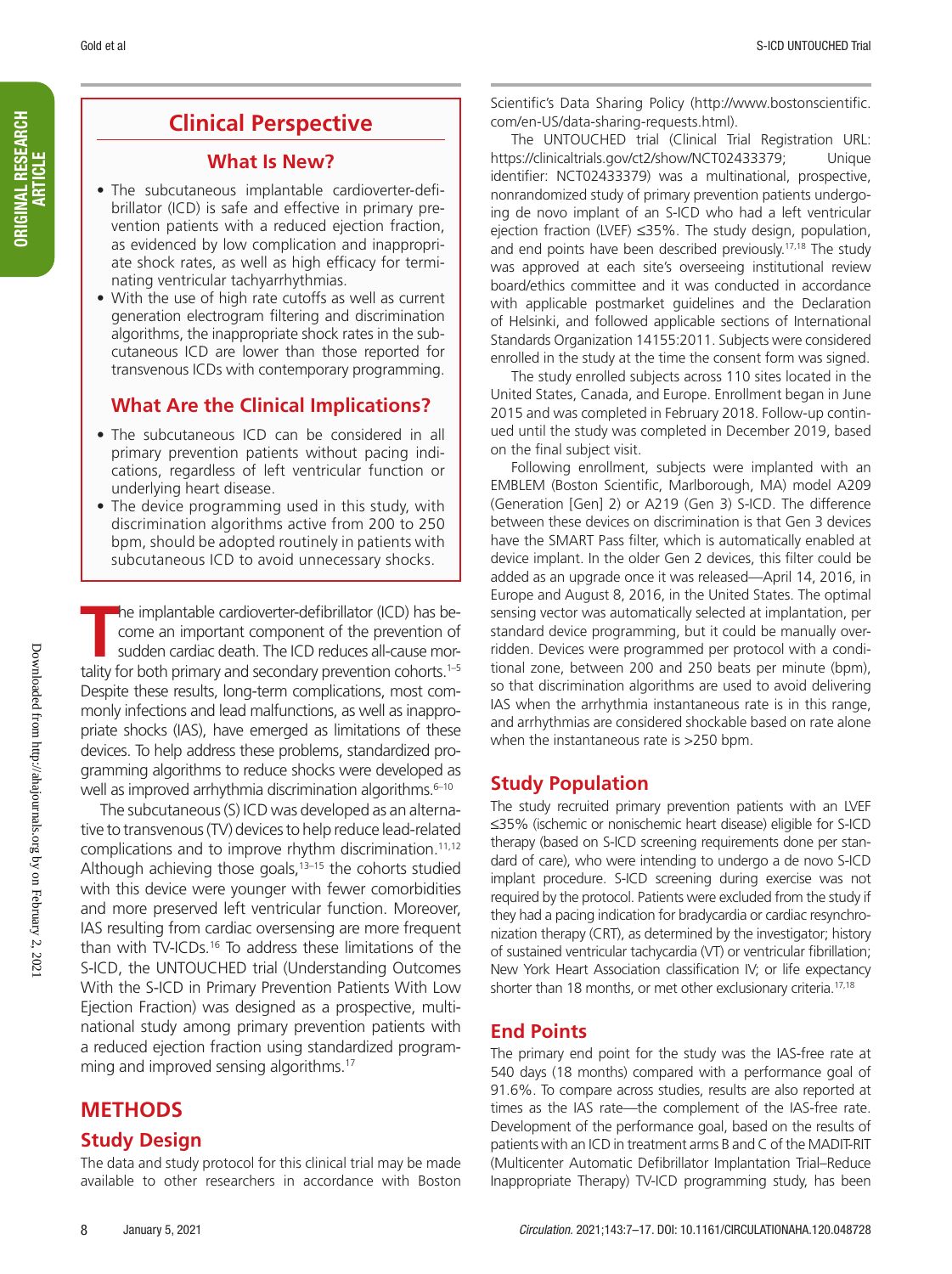detailed previously.17 MADIT-RIT treatment arm A was the control group in that trial. Lower rates of inappropriate therapies were observed in arms B and C, which used higher rate cutoffs or longer detection duration. Such programming is now part of the standard of care for TV devices and more closely aligned with programming in UNTOUCHED (see Gold et al,<sup>17</sup> Table IV). Of note, patients with CRT implants in MADIT-RIT arms B and C were excluded from the calculation of the performance goal, because CRT was an exclusion criterion for UNTOUCHED. It is also noteworthy that patients with CRT in MADIT-RIT had a lower risk of inappropriate therapy than those with an ICD.<sup>19</sup>

All episodes were required to be collected. A clinical events committee, made up of 3 physicians (independent from the study), reviewed shock appropriateness for each treated episode. The primary end point results are based on the clinical events committee's adjudication. The more detailed subclassification for reason for IAS was completed by an independent clinical research organization consultant and the Boston Scientific Medical Safety Team.

Secondary end points tested against predefined performance goals determined in a similar manner as the primary performance goal included freedom from all-cause shock at 18 months, with the performance goal derived from ICD-only patients in MADIT-RIT arms B and C and freedom from system- and procedure-related complications at 30 days,<sup>18</sup> with the performance goal derived from the complication rates observed in previous S-ICD studies.

# **Statistical Analysis**

Basic characteristics were analyzed using descriptive statistics. Continuous variables were summarized by the number of patients and mean±SD. Categorical variables were summarized by frequencies and percentages of patients in each category. Variables were compared using a pooled t test, ANOVA, Kruskal-Wallis, Cochran-Armitage Trend, or  $\chi^2$  test when appropriate.

As it was anticipated that the outcomes may differ for patients with permanent atrial fibrillation (AF),<sup>17</sup> who were excluded from MADIT-RIT,<sup>10</sup> a prespecified pooling analysis was performed using a likelihood ratio test from a logistic regression model. The logistic regression model included additional baseline covariates to attempt to adjust for any imbalances between baseline data. The following baseline covariates were considered: age, sex, race, LVEF, New York Heart Association classification, medications, arrhythmia history, associated diseases/risk factors, height, weight, and geography. The justification for pooling the data for permanent atrial fibrillation subjects was confirmed for all end points if the *P* value for the permanent AF subgroup remained nonsignificant  $(\alpha=15\%)$ after adjusting for significant baseline covariates.

The analyses for the primary and secondary effectiveness end points were conducted using 2 types of Kaplan-Meier analyses:

- Intent-to-treat—Analysis of the time from implant until the occurrence of the event. Data from any subjects who were event-free were right-censored on the date of study exit. Main study results are reported as intent-to-treat analysis.
- Per protocol—Additional subjects who were eventfree were right-censored as follows:
- At the time of reprogramming if device programming deviated from the protocol-required programming (conditional zone cutoff not set to 200 bpm, shock zone cutoff not set to 250 bpm, or device turned off for more than 24 consecutive hours), or
- At the time when the initial implanted device was taken out of service, if the patients experienced a device replacement.

The 1-sided 95% lower confidence limit (LCL) was calculated using the log-log methodology for each end point. If the LCL did not exceed the performance goal for the primary and secondary end points, then the null hypothesis was rejected, and the end point was deemed successful. Cumulative incidence outcomes were compared using the log-rank test.

Univariable and multivariable proportional hazard analysis models were fit for the primary and secondary effectiveness end points, as well as complications over 18 months. For the multivariable modeling, backward model selection was used  $(\alpha=20\%)$ . Compliance to the protocol-required programming was modeled as a time-varying covariate, to account for programming changes during the study. The proportional hazard assumption was verified graphically using Schoenfeld residuals. For the remaining covariates, the proportional hazard assumption was assessed both graphically and by the *P* value from the Kolmogorov-type supremum test based on a sample of 1000 simulated residual patterns. Frailty analysis was performed for study sites. When frailty analysis converged (IAS and complications), the proportional hazard analysis models were adjusted for study site as a random effect.

Tipping point analysis was performed for all trial end points to determine whether the results were sensitive to incomplete data from the subject population. The tipping points were found to identify the number of additional end point failures necessary to not meet the performance goal. The P value for the tipping point was calculated by determining the probability of being at the tipping point or beyond, given the rate from the nonmissing subjects. All statistical analyses were performed using SAS version 9.4 (SAS Institute, Cary, NC).

# **RESULTS**

# **Study Population and Procedural Characteristics**

A device implant was attempted in 1116 patients, and 1111 patients were included in postimplant follow-up analysis, including 808 patients (72.4%) from the United States. Four patients were not implanted with the device because of conversion testing failure at implant as previously reported.<sup>18</sup> One patient was co-enrolled in a conflicting study and was thus withdrawn from the UNTOUCHED study. Over the course of the study, 67 patients (6.0%) were lost to follow-up. Patient characteristics are shown in Table 1. The trial cohort was typical of a primary prevention population with the exception that patients were younger.18 A total of 142 patients had AF, with 83 patients having paroxysmal, 35 persistent, and 24 permanent AF. Baseline medical therapy included β-blockers in 95% of subjects and angiotensin converting enzyme inhibitors/ angiotensin II receptor blockers in 75%.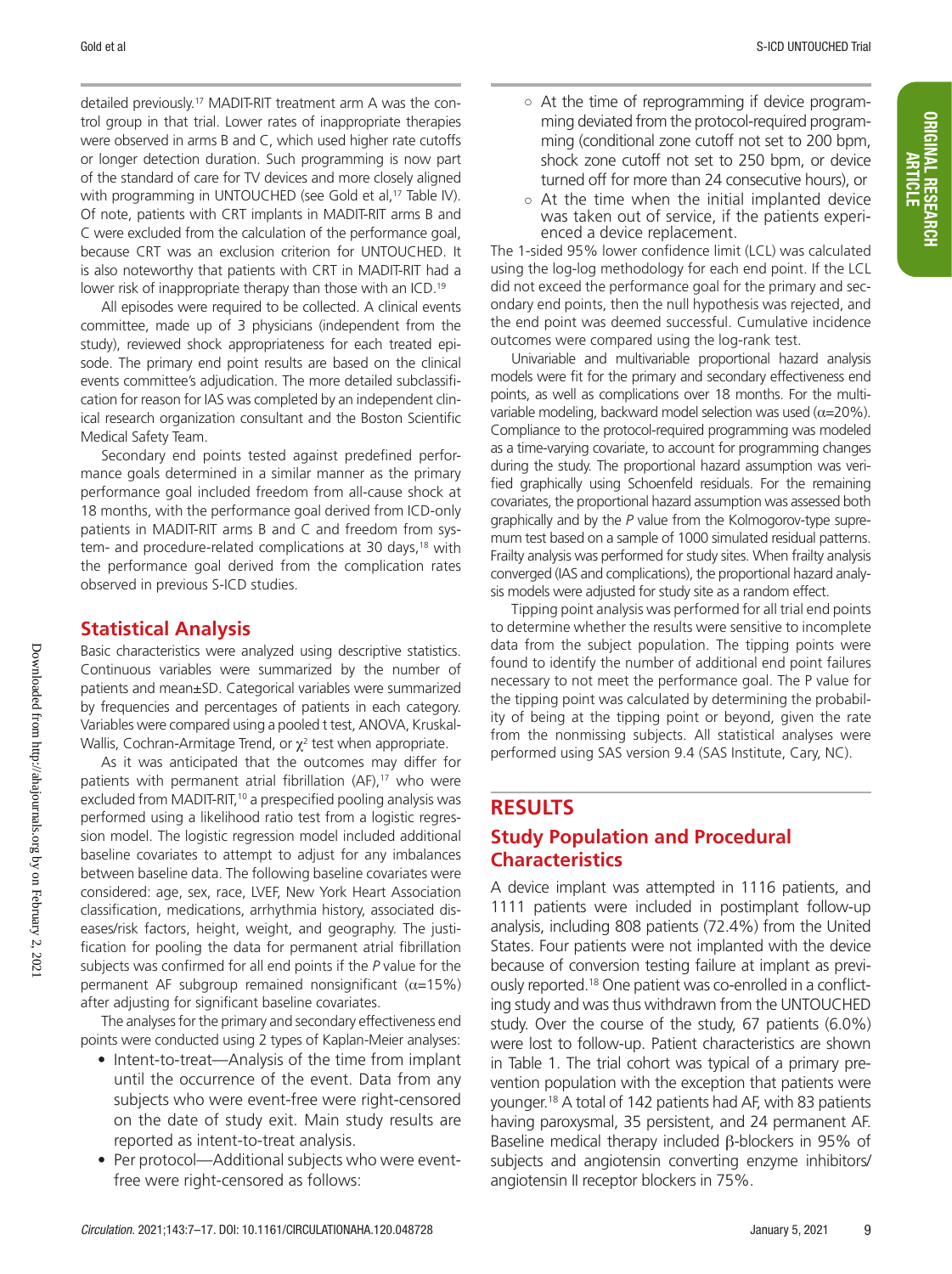Procedural characteristics are provided in Table 2. Per protocol, all patients underwent S-ICD ECG screening and passed in at least 1 of 3 vectors before device implantation and enrollment, with 27.5% screened using the Automated Screening Tool as it became available. Most patients (86.6%) passed ECG screening in >1 sense vector. On device programming, 98.3% of patients were initially programmed to the prescribed 200 bpm/250 bpm conditional/shock zone programming, and 96.4% of the patient cohort adhered to the prescribed programming throughout the study. Aftershock pacing was activated after implant in 83.7% of subjects. The vector selection method was automatically chosen by the device algorithm in 891/931 (95.7%) patients. The sense vector was programmed to the primary, secondary, and alternate vector in 56.7%, 35.1%, and 8.3% of patients, respectively. Follow-up duration across the population was  $17.3\pm4.3$  months.

Pooling analysis results showed that permanent AF was not a significant predictor for any end point (Table

**Table 1. UNTOUCHED Patient Characteristics**

| <b>Variable</b>                     | (N=) mean± standard<br>deviation, or n/N (percent) |  |  |
|-------------------------------------|----------------------------------------------------|--|--|
| Patient characteristics             |                                                    |  |  |
| Age, y                              | $(N=1116)$ 55.8±12.4                               |  |  |
| Women, N (%)                        | 286/1116 (25.6)                                    |  |  |
| Black, N (%)                        | 239/1020 (23.4)                                    |  |  |
| Height, in                          | (N=1095) 67.9±4.3                                  |  |  |
| BMI, kg/m <sup>2</sup>              | $(N=1093)$ 30.2 $\pm$ 7.3                          |  |  |
| Previous MI, N (%)                  | 453/1099 (41.2)                                    |  |  |
| Previous valve surgery              | 36/1114 (3.2)                                      |  |  |
| History of AF, N (%)                | 142/1116 (12.7)                                    |  |  |
| Ischemic cause, N (%)               | 570/1065 (53.5)                                    |  |  |
| LVEF, %                             | $(N=1116)$ 26.4 $\pm$ 5.8                          |  |  |
| NYHA class II/III, N (%)            | 888/1013 (87.7)                                    |  |  |
| High blood pressure, N (%)          | 787/1116 (70.5)                                    |  |  |
| Diabetes, N (%)                     | 364/1116 (32.6)                                    |  |  |
| Kidney disease, N (%)               | 160/1116 (14.3)                                    |  |  |
| Baseline medical therapy            |                                                    |  |  |
| ACE inhibitor/ATII inhibitor, N (%) | 838/1116 (75.1)                                    |  |  |
| Antiarrhythmic, N (%)               | 81/1116 (7.3)                                      |  |  |
| Anticoagulant, N (%)                | 229/1116 (20.5)                                    |  |  |
| Antiplatelet, N (%)                 | 647/1116 (58.0)                                    |  |  |
| Aldosterone antagonist, N (%)       | 357/1116 (32.0)                                    |  |  |
| B-Blocker, N (%)                    | 1055/1116 (94.5)                                   |  |  |
| Digitalis, N (%)                    | 73/1116 (6.5)                                      |  |  |
| Diuretic, N (%)                     | 789/1116 (70.7)                                    |  |  |
| Statin, N (%)                       | 727/1116 (65.1)                                    |  |  |

Continuous variables are presented at (N=) mean±SD, categorical as frequency n/N (%). ACE indicates angiotensin converting enzyme; AF, atrial fibrillation; ATII, angiotensin II; BMI, body mass index; LVEF, left ventricular ejection fraction; MI, myocardial infarction; and NYHA, New York Heart Association.

#### **Table 2. Procedural Characteristics**

| <b>Variable</b>                     | $(N=)$ mean $\pm$ standard<br>deviation, or n/N (percent) |  |
|-------------------------------------|-----------------------------------------------------------|--|
| Procedural characteristics          |                                                           |  |
| S-ICD screening performed           | 1111/1111 (100.0)                                         |  |
| S-ICD screening performed using AST | 305/1110 (27.5)                                           |  |
| >1 passing vector at screening      | 705/814 (86.6)                                            |  |
| Initial device at implant           | 1104/1110 (99.5)                                          |  |
| 2-Incision technique                | 769/1111 (69.2)                                           |  |
| Procedure duration, min             | $(N=1094)$ 57.9 $\pm$ 27.0                                |  |
| Gen 3 device with SMART Pass filter | 671/1111 (60.4)                                           |  |
| DFT performed within first 30 days  | 911/1111 (82.0)                                           |  |
| Adherence to prescribed programming |                                                           |  |
| At predischarge                     | 1064/1082 (98.3)                                          |  |
| Throughout the study                | 1071/1111 (96.4)                                          |  |

Continuous variables are presented as (N=) mean±SD, categorical as frequency n/N (%). AST indicates automated screening tool; DFT, defibrillation testing; Gen 3, Generation 3 device; and S-ICD, subcutaneous implantable cardioverter-defibrillator.

I in the Data Supplement). Patients with permanent AF were pooled with the rest of the population for each end point analysis and included as part of the AF subgroup.

## **Primary End Point: IAS-Free Rate**

The IAS-free time course is presented in Figure 1. At 18 months, the IAS-free rate is 95.9% with an LCL of 94.8%, meeting the performance goal of 91.6%. Univariable and multivariable predictors of IAS are shown in Figure 2. Patients with a history of AF (paroxysmal, persistent, or permanent) and nonischemic cause had a higher risk of IAS in the multivariable model (P=0.0003 and 0.019, respectively), as well as patients with lower LVEF (P=0.042; Figure 2B). Overall, 8.5% of patients with a history of AF received an IAS, with IAS rates higher for patients with paroxysmal (9.6%) or persistent (8.6%) AF compared with permanent AF (4.2%), although these differences were not statistically significant (*P*=0.67 and 0.89, respectively). Procedural factors that were multivariable predictors of reduced IAS were the use of the 3-incision technique (*P*=0.011) for device implant and the implantation of a third-generation S-ICD (Gen 3; *P*=0.031), which had IAS rates of 2.9% (95% upper confidence limit [UCL], 4.4%) for Gen 3 versus 6.0% (UCL, 8.5%) for Gen 2 devices (Figure I in the Data Supplement). Procedural factors, such as whether defibrillation testing was performed within the first 30 days, or if screening passed on >1 vector, were not significant predictors of IAS. Screening using the Automated Screening Tool was a significant univariable predictor (*P*=0.046) but not in the multivariable model. Adherence to prescribed programming trended toward predicting fewer IAS in the multivariate analysis (*P*=0.078).

In post hoc analysis, patients with both prescribed programming and Gen 3 devices (n=652) had a remarkably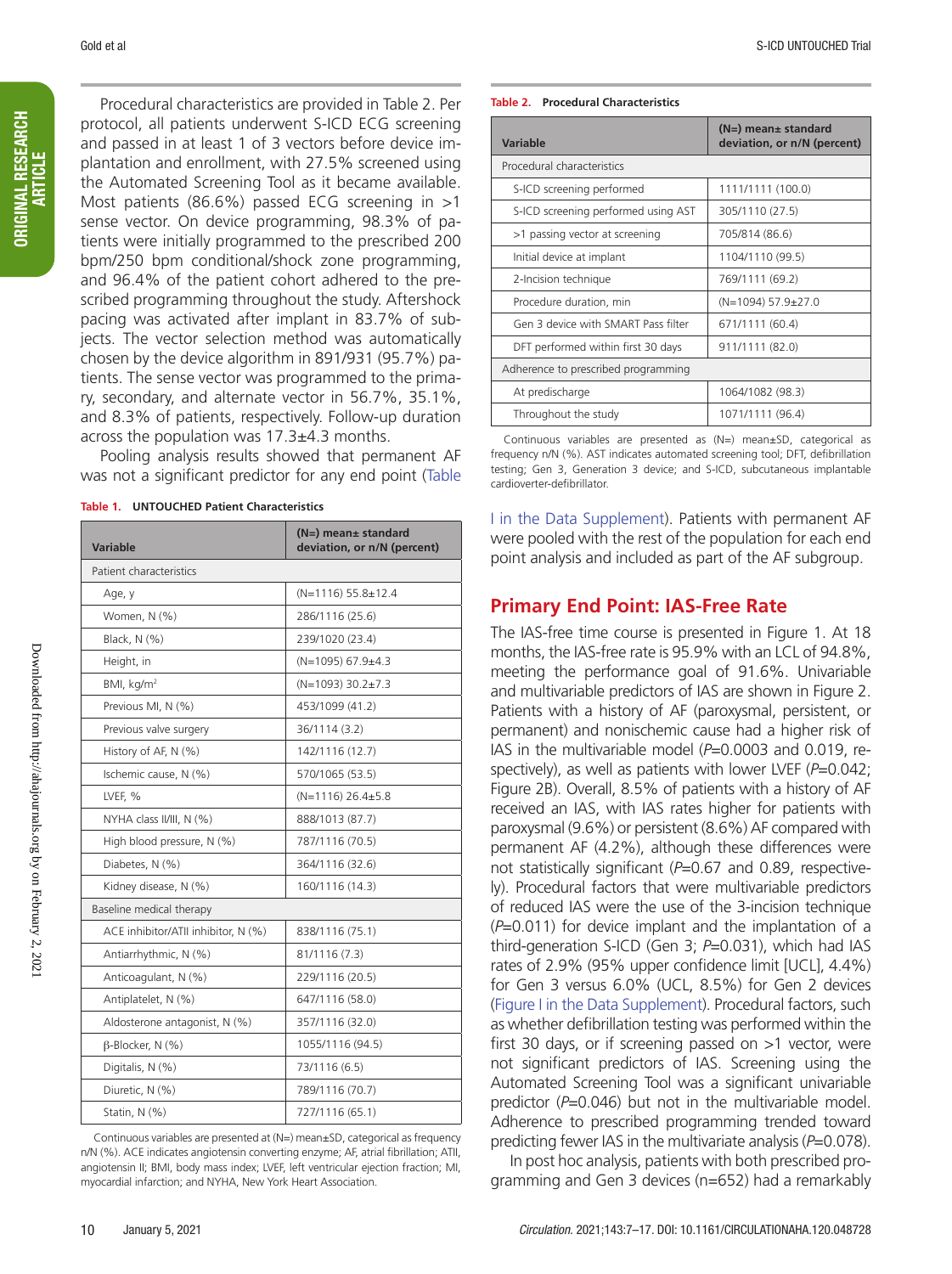

#### **Figure 1. Inappropriate shock (IAS)-free rate.**

Kaplan-Meier curve illustrating primary end point result: freedom from IAS at 18 months, compared with a performance goal of 91.6%. Performance goal was derived from the ICDonly inappropriate shock free rate of 94.6% found in MADIT-RIT trial (Multicenter Automatic Defibrillator Implantation Trial–Reduce Inappropriate Therapy) arms B (high rate) and C (long duration).17 IAS-free rates as well as IAS rates are provided at 180, 360, and 540 days. ICD indicates implantable cardioverter-defibrillator; and LCL, lower confidence limit.

low IAS rate of 2.2% (UCL, 3.2%) at 18 months. Furthermore, the 1-year IAS rate for the entire UNTOUCHED patient population was 3.1% (Figure 1), with a rate of 2.4% for patients with Gen 3 devices and 4.1% with Gen 2 devices (Figure I in the Data Supplement).

The etiologies of IAS are summarized in Table 3. Patients receiving a shock for cardiac oversensing included 18 (1.6%) because of T-waves, 4 (0.4%) because of oversensing during a VT/ventricular fibrillation arrhythmia below the rate zone (2 because of double-counting QRS and 2 because of oversensed T-waves), and 10 (0.9%) because of other sources of cardiac oversensing. Sixteen patients (1.4%) received shocks for noncardiac oversensing: 2 patients (0.2%) were shocked because of sensing myopotentials, and 14 patients (1.3%) were shocked from other sources of noncardiac oversensing, including electromagnetic interference. No patients received IAS because of discrimination errors or supraventricular tachycardias with rates above the discrimination zone. For patients with Gen 3 devices, despite the low rate of IAS overall, T-wave oversensing remains the most common cause (1.6%).

Post hoc analysis showed that neither the overall IAS rates nor the rates of IAS because of T-wave oversensing differed significantly between sense vectors (*P*=0.81 and *P*=0.64, respectively). Further post hoc analysis showed that the IAS rates were 4.4%, 1.1%, and 1.2% for patients who passed 1, 2, and 3 vectors, respectively, and that this difference was not statistically significant (*P*=0.07). Kaplan-Meier IAS rates at 18 months for patients implanted with the 2- versus 3-incision technique were 4.9% (UCL, 6.6%) versus 2.5% (UCL, 4.4%), respectively (Figure II in the Data Supplement). Of the 35 patients with the 2-incision technique, 28 (80%) had IAS later than 30 days after implant. The only cases of IAS caused by myopotential were experienced by 2 patients implanted using the 2-incision technique (Table 3).

Of the 45 patients who received an IAS, device reprogramming was the corrective action in 26 patients (57.7%), whereas 3 patients (6.7%; Table 4) underwent a device explant with a subsequent TV-ICD. Four patients experienced 3 or more IAS episodes within 24 hours: 1 because of oversensing of VT below the rate zone, 2 because of T-wave oversensing, and 1 because of other cardiac oversensing.

### **All-Cause Shocks and Appropriate Shocks**

The freedom from all-cause shock rate was 90.6%, with a LCL of 89.0%, meeting the performance goal set to 85.8% (*P*<0.0001; Figure 3). Significant predictors of all-cause shock were a history of AF and lower LVEF (*P*=0.009 and *P*=0.008, respectively; both variables satisfied the proportional hazards assumption; n=1110). The appropriate shock-free rate over 18 months was 94.3%, with a LCL of 93.0%.

A total of 58 patients experienced 64 discrete appropriate shock episodes. The first shock success rate for these episodes was 93.8%, and the final shock success rate was 98.4% (63/64). The 1 conversion failure was a monomorphic VT (MVT) at a rate of about 200 bpm whose rate decreased below the programmed zone (200 bpm) after delivery of 1 shock, which inhibited further therapy. The episode resolved spontaneously. This episode took place while the patient was exercising; she experienced lightheadedness but no syncope, and the patient was managed by medication adjustment alone. A total of 36 subjects experienced 42 discrete MVTs: 1 patient had an MVT of 170 bpm, 20 patients had 25 MVTs 200 to 230 bpm, and 15 patients had 16 MVTs >230 bpm.

Seven subjects experienced 58 episodes that took place in 9 storm events. The final conversation rate for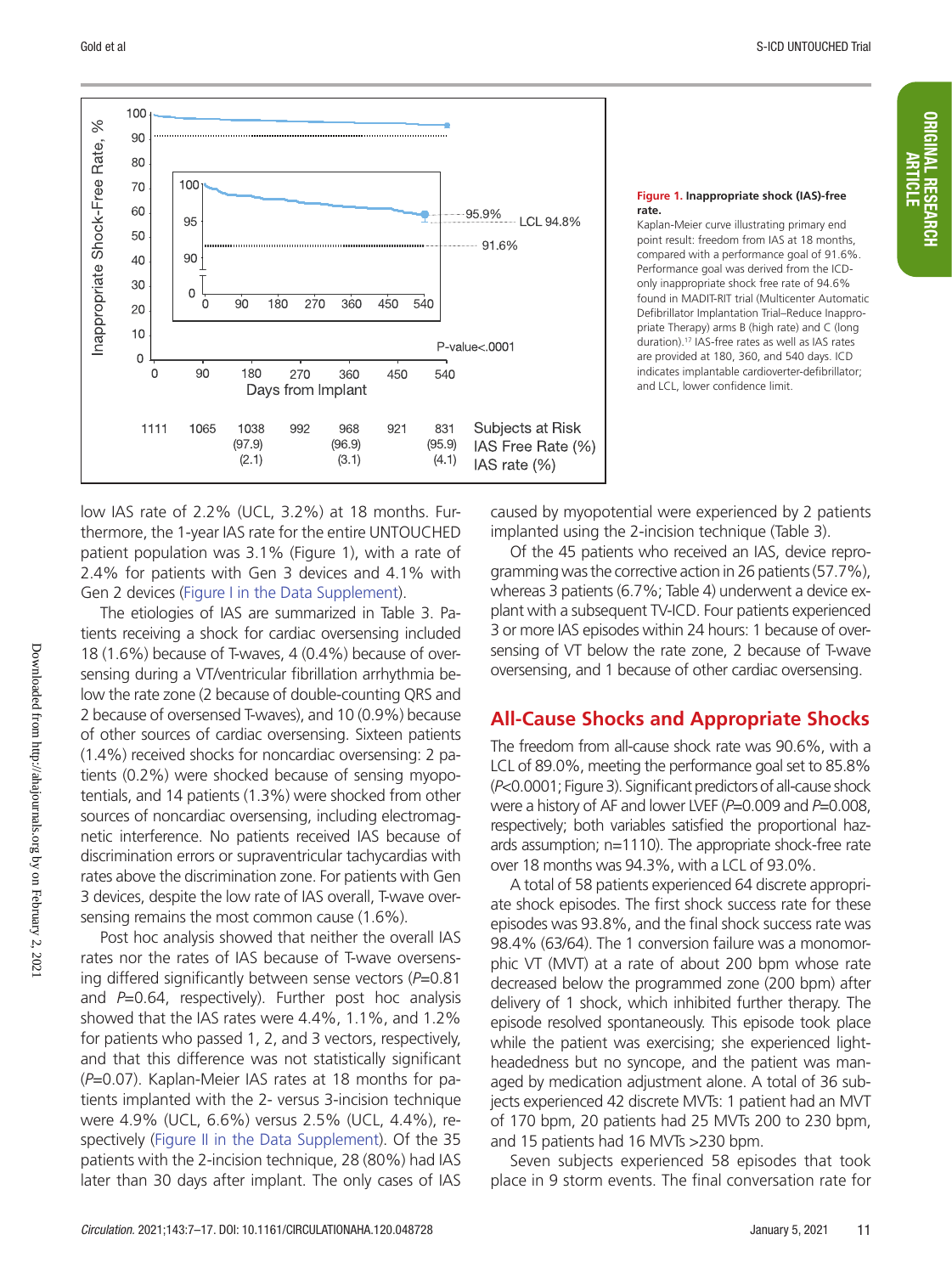P-value

 $.0020$ 

.92

 $.31$ 

.43

.68  $.027$ 

 $.24$ 

.37

.68

.62

 $.062$ 

 $.42$ 

 $.41$ 

.062

.046

.050

.091

100

P-value

 $.11$ 

.019

 $.042$ 

 $.011$ 

 $.080$ 

.031

.078

100

10

 $.0003$ 

10

#### **A Univariable** Variable **Hazard Ratio** 2.95 (1.49-5.85) History of  $AF^{\dagger}$  $\overline{\phantom{a}}$ Age, years\*<sup>†</sup>  $1.00(0.98 - 1.03)$  $0.67(0.31 - 1.46)$  $Female^{\dagger}$  $0.72(0.31 - 1.65)$ Black Race<sup>t</sup> BMI, kg/m<sup>2\*1</sup>  $0.99(0.95 - 1.04)$  $0.46(0.23 - 0.92)$ **Ischemic etiology<sup>T</sup>** LVEF,  $\%^{*^{\dagger}}$  $0.97(0.92 - 1.02)$  $0.68(0.30-1.57)$ NYHA Class III<sup>T</sup>  $0.87(0.44 - 1.71)$ History of Diabetes<sup>†</sup>  $0.70(0.17 - 2.92)$ Current antiarrhythmic use<sup>T</sup> 2.27 (0.96-5.35) Two-incision technique<sup>†</sup> Kidney disease<sup>†</sup>  $0.65(0.23 - 1.84)$  $1.49(0.58-3.86)$ DFT performed within first 30 days<sup>T</sup>  $0.47(0.21 - 1.04)$ More than 1 passing vector at screening<sup>T</sup>  $0.38(0.15 - 0.98)$ Automatic screening<sup>†</sup>  $0.53(0.28-1.00)$ Gen 3 device<sup> $†$ </sup> Prescribed programming throughout study<sup>t</sup>  $0.29(0.07 - 1.22)$  $0.01$  $0.1$  $\mathbf{1}$ Fewer IAS More IAS **B Multivariable Hazard Ratio** Variable 4.24 (1.95-9.25) **History of AF Black Race**  $0.45(0.17 - 1.20)$  $0.43(0.21-0.87)$ **Ischemic etiology**  $0.94(0.89 - 1.00)$ LVEF,  $\%^*$ 3.47 (1.33-9.06) **Two-incision technique** DFT performed within first 30 days 3.00 (0.88-10.23) **Gen 3 device**  $0.47(0.24-0.93)$ Prescribed programming throughout study  $0.27(0.06 - 1.16)$

ORIGINAL RESEARCH **ORIGINAL RESEARCH** ARTICLE

**Figure 2. Predictors of inappropriate shocks (IAS) based on hazard analysis.**

**A**, Univariable model. All variables passed the test for proportional hazards. **B**, Multivariable model. AF indicates atrial fibrillation; BMI, body mass index; DFT, defibrillation testing; Gen 3, Generation 3 device; LVEF, left ventricular ejection fraction; and NYHA, New York Heart Association. \*Continuous variable. †Satisfied the proportional hazard assumption. Entries in bold indicate predictors with *P*<0.05.

VT storms was 100%. None of these patients experienced a pause greater than 2 s before arrhythmia onset.

# **Complications and Survival**

All 1116 patients were included in complications end point analysis. Figure 4 shows the Kaplan-Meier

complication-free rate out to 18 months (540 days), as well as the UNTOUCHED study end point results related to complications. The complication-free rate at 18 months was 92.7% (LCL, 91.2%). The only significant multivariable predictor of increased complications was implant procedure time (*P*=0.0051; Figure III in the Data Supplement). Post hoc analysis indicated

Fewer IAS More IAS

 $0.01$ 

 $0.1$ 

 $n = 1040$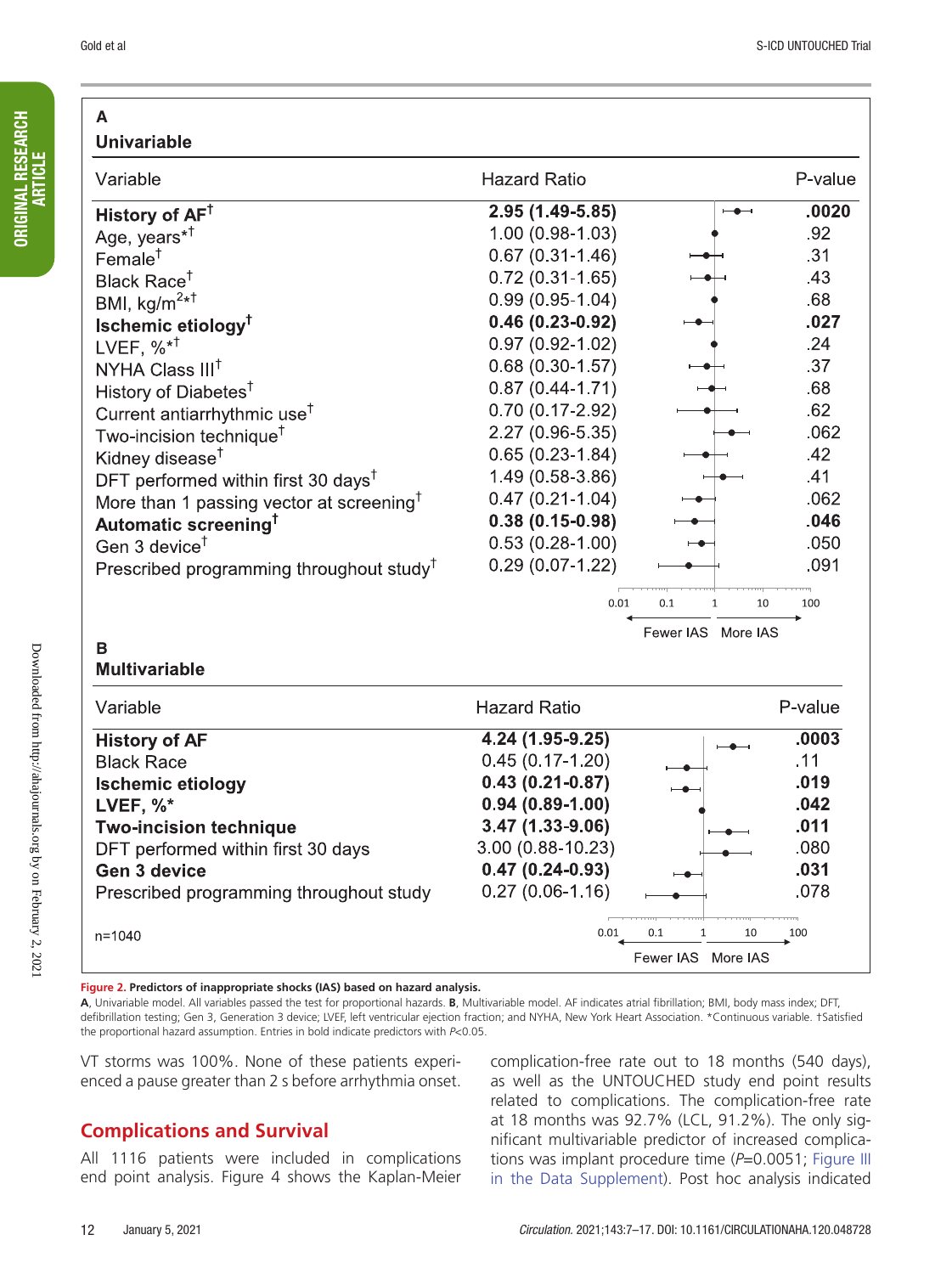### **Table 3. Cause of Inappropriate Shock**

|                                      | <b>Total</b>    |                 |
|--------------------------------------|-----------------|-----------------|
|                                      |                 | <b>Subjects</b> |
| <b>IAS category</b>                  | <b>Episodes</b> | n (% of 1111)   |
| Cardiac                              | 70              | 30(2.7)         |
| T-wave oversensing                   | 35              | 18(1.6)         |
| Other cardiac oversensing            | 14              | 10(0.9)         |
| Oversensing of VT/VF below rate zone | 21              | 4(0.4)          |
| Noncardiac                           | 17              | 16(1.4)         |
| Myopotential                         | 3               | 2(0.2)          |
| Other noncardiac oversensing         | 14              | 14(1.3)         |
| <b>SVT</b>                           | $\Omega$        | 0(0)            |
| Discrimination error                 | $\Omega$        | 0(0)            |
| SVT above discrimination zone        | $\Omega$        | 0(0)            |
| Other                                | 1               | 1(0.1)          |
| Total                                | 88              | 45(4.1)         |

IAS indicates inappropriate shock; SVT, supraventricular tachycardia; VF, ventricular fibrillation; and VT, ventricular tachycardia.

that complications other than infection were related to longer procedure times (69.3±38.8, n=69 versus 47.5±22.4, n=12; *P*=0.04), but procedure times for patients with infection did not differ significantly from procedure times for patients with no complications  $(P=0.14)$ .

A summary of all 83 complications reported in the study is provided in Table II in the Data Supplement. Infection leading to device explant occurred in 12 patients (1.1%), with 8 of these patients experiencing an infection in the first 30 days. No patient had systemic infection with bacteremia. There were 10 patients (0.9%) who experienced syncope during the trial. Only 1 of these patients experienced syncope associated with a tachyarrhythmia. This patient had a MVT arrhythmia at a rate of ≈160 bpm that spontaneously terminated, with no change in patient management subsequent to the event.

A total of 94 patients had their S-ICD explanted or inactivated over the course of the study (Table 4). A majority of the devices were explanted or inactivated (58) because of death, organ transplant, left ventricular assist device implant, or palliative/hospice care. Explants for the purpose of providing pacing therapy with a TV-ICD included 2 for the need for ATP, 2 for the need for CRT pacing, and none for bradycardia pacing.

The overall survival rate of the UNTOUCHED study was 94.9%, LCL 93.7% at 18 months, with 57 deaths reported in the study. The 1-year survival rate was 96.7%. The cause of death for these patients is summarized in Table III in the Data Supplement. Two deaths were identified as arrhythmic in their cause, with the underlying arrhythmias identified as asystole in both

ORIGINAL RESEARCH ARTICLE

### **Table 4. Reasons for Device Explant/Inactivation**

| Reason for device explant/inactivation                               | <b>Number of patients</b> |
|----------------------------------------------------------------------|---------------------------|
| Death, organ transplant, LVAD implant, or<br>palliative/hospice care | 58                        |
| Subject death                                                        | 49                        |
| Target organ transplant                                              | 4                         |
| Hospice care                                                         | 3                         |
| Palliative care                                                      | 1                         |
| LVAD placed                                                          | 1                         |
| Pacing need                                                          | 4                         |
| Upgraded to CRT                                                      | $\overline{2}$            |
| Required ATP                                                         | $\overline{2}$            |
| Required Brady pacing                                                | 0                         |
| Postoperative healing/infection                                      | 17                        |
| Infection                                                            | 12                        |
| Discomfort                                                           | 3                         |
| Erosion                                                              | $\overline{2}$            |
| Other                                                                | 15                        |
| Elective decision                                                    | 5                         |
| Premature battery depletion                                          | $\overline{2}$            |
| Suspected device malfunction                                         | 3                         |
| Inappropriate shocks                                                 | 3                         |
| Failed conversion testing at implant/<br>predischarge                | 1                         |
| Migration/displacement                                               | 1                         |
| Grand total                                                          | 94                        |

CRT indicates cardiac resynchronization therapy; and LVAD, left ventricular assist device.

cases. No tachycardia events were recorded or treated for either episode.

# **Sensitivity and Per-Protocol Analyses**

Tipping point analysis results are shown in Table IV in the Data Supplement. For all end points, the probability that the end point would not be met with complete data from all patients, given the event-free rates among subjects with complete data, is <1 in 10000. Results are presented throughout this article using intent-to-treat analysis. Per-protocol analysis also met performance goals with *P* values <0.0001.

# **DISCUSSION**

The UNTOUCHED study was a large, multinational, prospective trial designed to assess the performance of the S-ICD in primary prevention patients with a low LVEF and New York Heart Association II/III heart failure or coronary artery disease. This is the most common indication for ICD implantation in North America and Europe. This study includes the "sickest" S-ICD population studied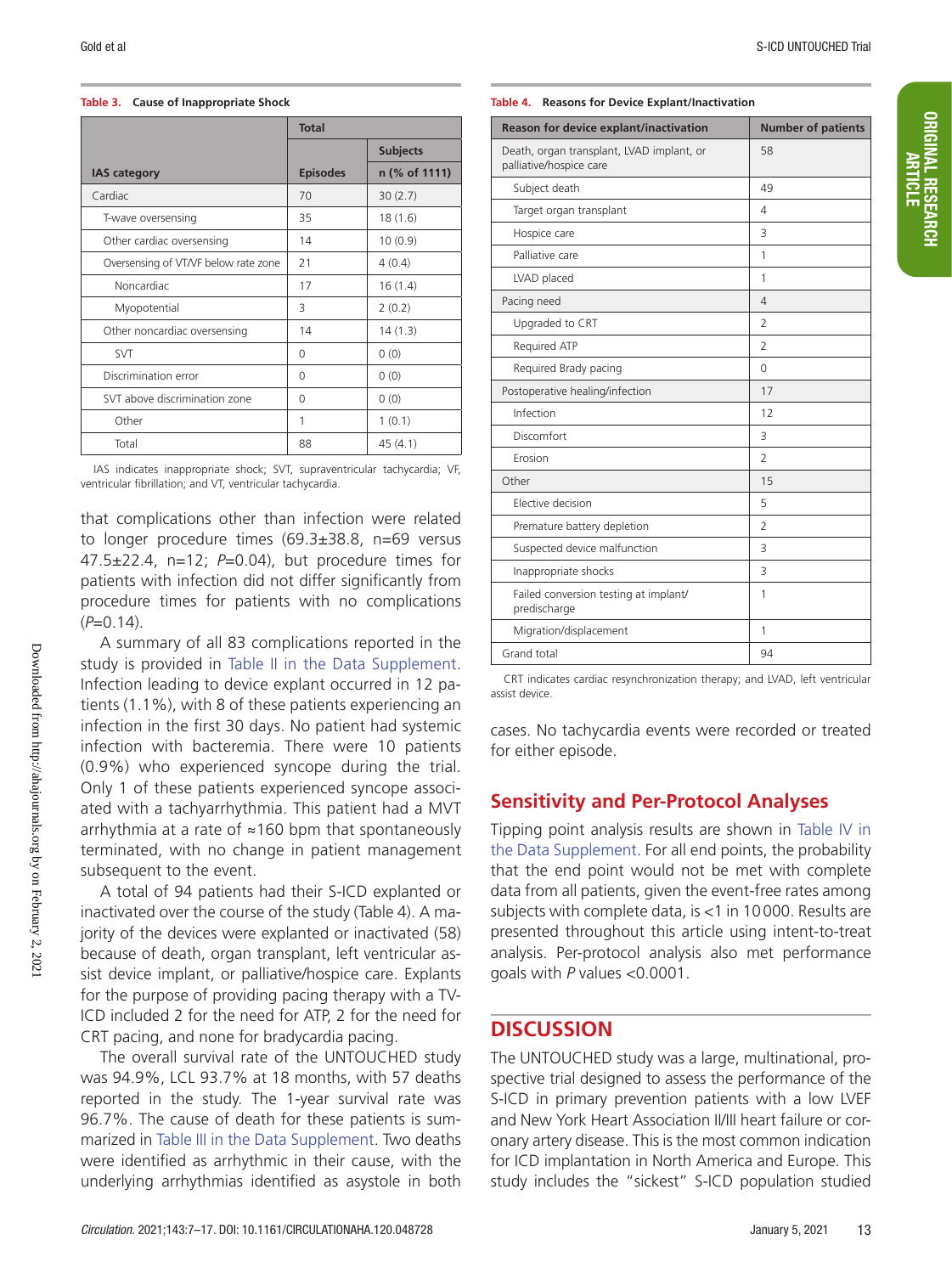to date, and it serves as a counterpoint to the noted limitation that previous S-ICD studies included relatively healthier patients. Specifically, previous S-ICD studies included younger patients with fewer comorbidities and better cardiovascular function compared with cohorts receiving TV devices. In addition, this is the first S-ICD trial to evaluate standardized programming to evaluate rhythm discrimination to high rates (250 bpm) using contemporary electrogram filtering and algorithms.

1017

1057

1111

We report 5 major findings. First, the IAS rate was only 4.1% at 18 months, meeting the performance goal of 8.4%, which was based on the IAS rate of 5.4% observed in the ICD cohort of MADIT-RIT arms B and  $C^{17}$  (Figure 1). The IAS rate was lower than in any previously reported prospective, multicenter trial of the S-ICD, despite a cohort with more left ventricular dysfunction and heart failure.<sup>13,15,20</sup> Second, the appropriate shock rate was low, with a high defibrillation success similar to that reported with TV-ICD trials.1,21 This was noted for both discrete episodes and for episodes of VT storm. Third, complication rates remain low, despite enrolling a sicker population than previously studied. No lead failures occurred, and only 12 infections were observed (1.1%). None of these infections resulted in bacteremia, which reinforces a key advantage of the S-ICD over TV-ICDs in this high-risk population. Fourth, replacement of the S-ICD with a TV system for pacing indications (bradycardia, tachycardia, or resynchronization therapy) occurred in <0.5% in a cohort with almost 90% having symptomatic heart failure and more than half having coronary artery disease. This indicates that the need to include standard pacing options in appropriately selected primary prevention patients is low, although serial ECGs to screen for CRT indications or bradycardia were not mandated in this study. Fifth, syncope was infrequent (0.9% of patients)

and occurred in only 1 patient experiencing a concurrent tachycardia episode, despite high rate cutoffs and the longer time to therapy of this device. However, the S-ICD does not record bradyarrhythmic episodes and does not provide backup bradycardia pacing. Consequently, we cannot fully exclude that none of the 9 syncopal episodes unrelated to a recorded tachyarrhythmia were related to bradycardia, although none of these patients subsequently received a device with pacing therapy.

Early studies of the S-ICD in Europe and the United States, such as the EFFORTLESS (Evaluation of Factors Impacting Clinical Outcome and Cost Effectiveness of the S-ICD)<sup>13,14</sup> and IDE (investigational device exemption)<sup>15</sup> studies, showed the effectiveness of the first-generation S-ICD, but the populations enrolled were atypical of most contemporary ICD cohorts with younger age, better preserved left ventricular function, more frequent primary electric disease, and fewer comorbidities. IAS rates were relatively high (1-year rates were 13.1% for IDE15 and 8.1% for EFFORTLESS<sup>13</sup>), which was largely because of oversensing rather than rhythm discrimination errors. The IAS rate was found to be significantly lower in the primary vector in the EFFORTLESS registry,<sup>22</sup> whereas the programmed sensing vector did not impact IAS in UN-TOUCHED. This observation may be a result of the much lower rate of IAS in UNTOUCHED. Subsequently, the US postapproval study was the largest prospective study of the S-ICD to date and enrolled a cohort more typical of TV-ICD studies. Implant success rate was high and complication rates remain low in that cohort.<sup>23</sup> The 1-year IAS rate in this trial was 6.8%. The UNTOUCHED study enrolled a population with a still lower ejection fraction and with a higher incidence of heart failure than the postapproval study, yet IAS rates in UNTOUCHED were the lowest of any of the previous multicenter S-ICD trials.

**Figure 3. All-cause shock-free rate.** Kaplan-Meier curve illustrating secondary end

point result: freedom from all-cause shock at 18 months, compared with a performance goal of 85.8%. Performance goal was derived from the implantable cardioverter-defibrillator–only allcause shock-free rate found in MADIT-RIT trial (Multicenter Automatic Defibrillator Implantation Trial–Reduce Inappropriate Therapy) arms B (high rate) and C (long duration). LCL indicates lower confidence limit.



964

932

879

788 Subjects at Risk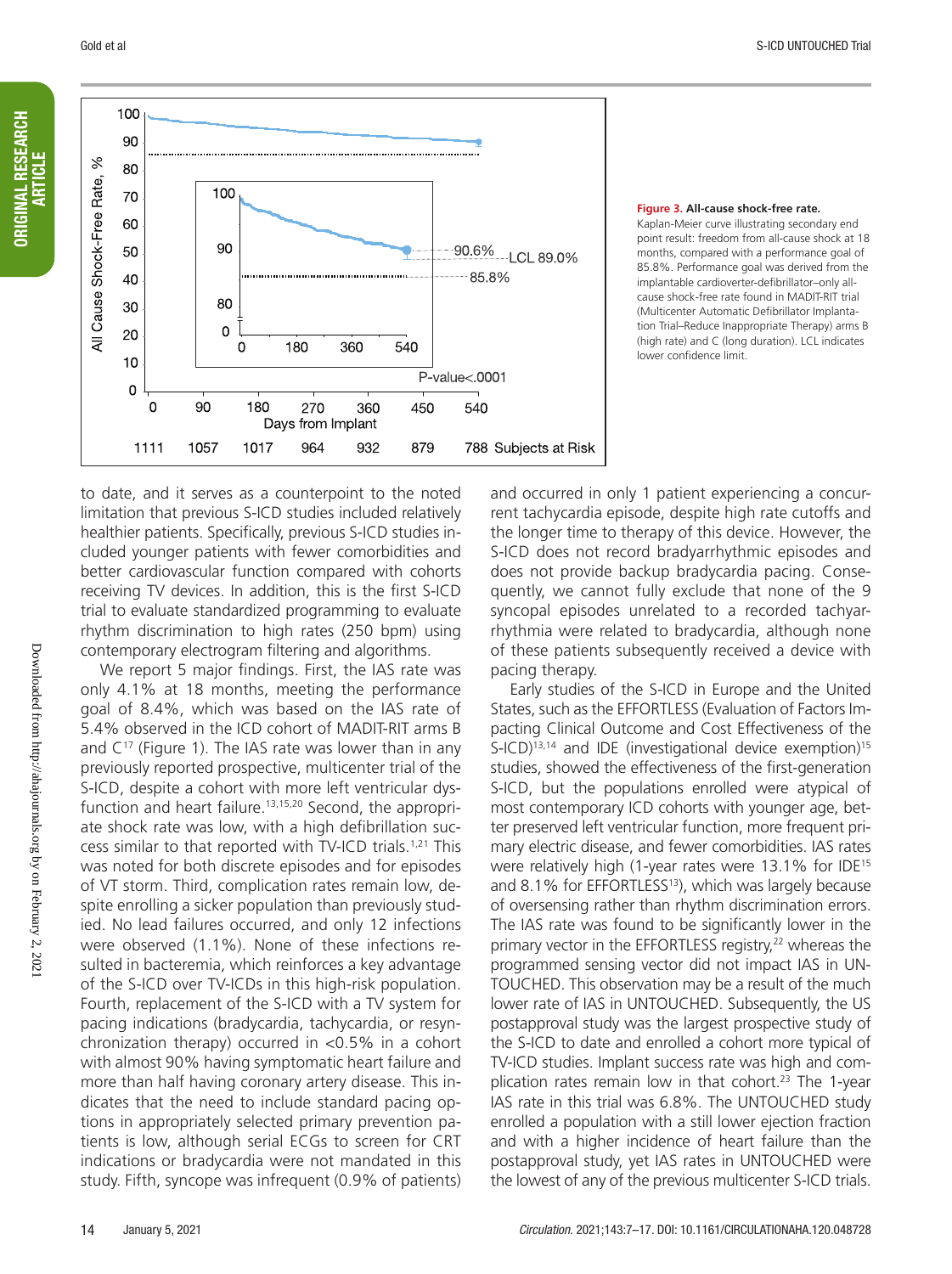

#### **Figure 4. Complication-free rate.**

Kaplan-Meier curve illustrating freedom from complications at 30 days (secondary end point; previously reported<sup>18</sup>) and at 18 months. LCL indicates lower confidence limit; and N/A, not applicable.

Improvements in S-ICD device technology have reduced the IAS rate over time.<sup>15,24,25</sup> The latest improvement, added to the Gen 3 device, was the SMART Pass filter and has been shown to reduce 1-year IAS rates by 50% in a real-world population.<sup>25</sup> This is similar to the present study, which showed a 53% reduction of IAS with Gen 3 devices.

Both compliance to protocol programming and implanting Gen 3 devices with the SMART Pass technology were associated with lower rates of IAS. This strongly supports the concept that both programming high rate cutoffs for discrimination and improved filtering and discrimination algorithms contributed to the low incidence of IAS. Indeed, the IAS rate observed in UNTOUCHED is lower than the rate previously reported with SMART Pass technology in a study that did not prescribe programming.25 The present study suggests similar or lower rates of IAS compared with studies of TV-ICDs with contemporary programming and discrimination algorithms. A meta-analysis reported an annualized IAS rate of 6.4% for single-chamber and S-ICD devices.<sup>26</sup> Furthermore, in a TV-ICD cohort, ADVANCE III (Avoid Delivering Therapies for Non-Sustained Arrhythmias in ICD Patients III) reported 5.8% and 4.8% 1-year rates of IAS in the standard and long detection arms, respectively,7 and MADIT-RIT reported a 5.0% 1-year rate across all study arms.19 In UNTOUCHED, the 1-year rate of IAS was 3.1%, which was further reduced to 2.4% with the Gen 3 devices. In ADVANCE III, MADIT-RIT, and UN-TOUCHED, there also appears to be a reduction of appropriate shocks with programing high detection rates

and prolonged detection, supporting the importance of preventing unnecessary appropriate shocks as well.

The all-cause mortality in this study was 3.3% at 12 months. This is a low mortality rate for a primary prevention study of subjects with a reduced LVEF.<sup>1-4</sup> It is noteworthy that the 2 episodes of arrhythmia death were secondary to asystole. No electrograms are available to characterize the rhythm or heart rate preceding asystole. However, this is an arrhythmia that is often observed with sudden cardiac death in patients with heart failure with a reduced ejection fraction. It appears unlikely that this is preventable with pacing therapy, $27$  although we cannot exclude that backup pacing may have been helpful.

One unexpected finding from this study was the association of the 2-incision technique with a higher rate of IAS. This approach shortens procedural time, does not increase implantation complications, and is rapidly growing in use.<sup>18,23,28</sup> The IAS rate using the 2-incision technique was still low enough to meet the study's performance requirement. Although early postimplant IAS has been reported with the 2-incision technique, presumably because of air along the electrode tract, $29$  other mechanisms to explain the higher rate of IAS associated with eliminating the sternal incision are likely involved. Theoretically, the 2-incision technique may result in less than ideal lead placement or higher risks of lead displacement or migration over time. Although chest radiographs were not included in this study's data collection to evaluate lead displacement or migration directly, the only cases of IAS caused by myopotentials were from patients implanted using the 2-incision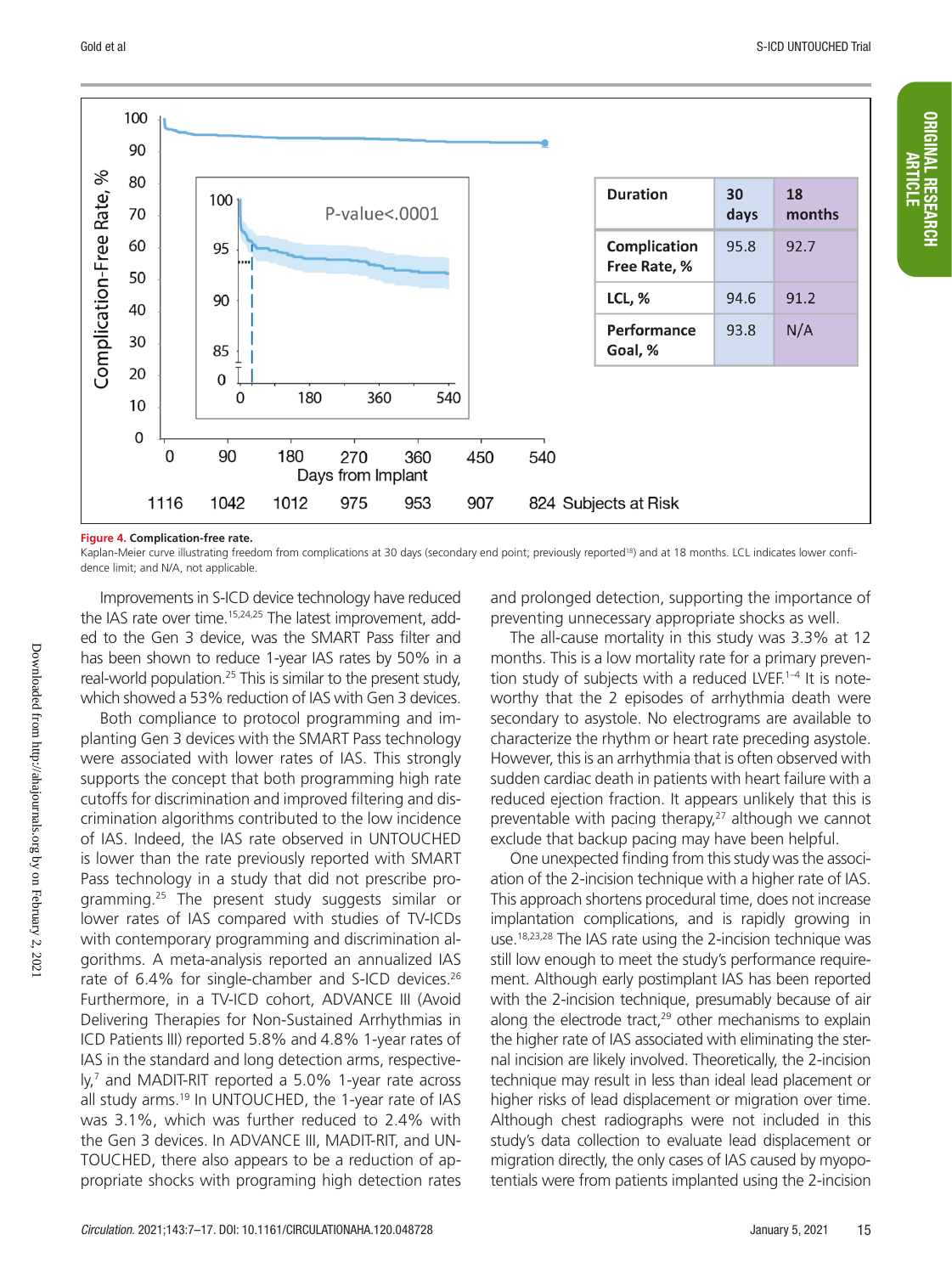technique, suggesting distal electrode migration toward the pectoral muscle. Further confirmation from other studies is needed to determine if this finding is reproducible and, if so, to help provide insights on the mechanism of effect. At this time, implanters should take this finding into consideration when planning an implant strategy.

This study should be interpreted in light of certain methodologic limitations. First, this was a nonrandomized trial, so direct comparisons with TV devices should be made cautiously. The PRAETORIAN study (A Prospective, Randomized Comparison of Subcutaneous and Transvenous Implantable Cardioverter-Defibrillator Therapy) is the first randomized trial of these 2 ICD device types, although mostly older generation devices were used in that study.30 The ATLAS study (Avoid Transvenous Leads in Appropriate Subjects) is a more recently conducted randomized trial, primarily evaluating early complications.31 Second, the duration of the study was 18 months, so the longer-term trends in IAS cannot be ascertained. More long-term rates of IAS will be assessed further in the planned 5-year follow-up of the EFFORTLESS and postapproval study trials.<sup>13,14,23</sup> Third, the pulse generator implant location was not used as a variable in the predictor models, as there was not consensus on the definitions of location (eg, subcutaneous, intermuscular). Fourth, the study included only primary prevention patients, so these results should not be extrapolated to secondary prevention patients without further confirmation.

In summary, the results of the UNTOUCHED study showed low complications rates, high success rates for termination of ventricular arrhythmias, and low IAS rates without compromising patient safety. These data indicate that the S-ICD can be considered in all primary prevention patients without pacing indications regardless of underlying heart disease or left ventricular function. Moreover, the device programming used in this study should be adopted routinely to avoid unnecessary shocks.

### **ARTICLE INFORMATION**

Received May 19, 2020; accepted September 28, 2020.

Continuing medical education (CME) credit is available for this article. Go to http://cme.ahajournals.org to take the quiz.

The Data Supplement, podcast, and transcript are available with this article at https://www.ahajournals.org/doi/suppl/10.1161/CIRCULATIONAHA.120.048728.

### **Correspondence**

Michael R. Gold, MD, PhD, 25 Courtenay Drive, MSC-592, Medical University of South Carolina, Charleston, SC 29425. Email [goldmr@musc.edu](mailto:goldmr@musc.edu)

### **Affiliations**

Department of Medicine, Medical University of South Carolina, Charleston (M.R.G.). Institute of Cardiovascular Science, University College of London, Barts Heart Centre and University College, London, United Kingdom (P.D.L.). Department of Medicine, Emory University Hospital, Atlanta, GA (M.F.E.). Department of Electrophysiology, Amsterdam University Medical Center, The Netherlands (R.E.K.). St Antonius Ziekenhuis, Nieuwegein Department of Cardiology, Nieuwegein, The Netherlands (L.V.B.). Department of Cardiac Electrophysiology, Baptist Health Lexington, KY (J.D.A.). Division of Cardiology, Azienda Ospedaliero-Universitaria Pisana, Pisa, Italy (M.G.B.). Department of

Medicine, Cooper Medical School of Rowan University, Camden, NJ (A.M.R.). Cardiologie and Rythmologie Division, Centre hospitalier Universitaire La Timone Hospital, Marseille, France (J.C.D.). CorVita Science Foundation, Chicago, IL (M.C.B.). Heart Center Research, LLC, Huntsville, AL (J.D.). Russells Hall Hospital, Dudley, United Kingdom (C.S.B.). AdventHealth, Orlando, FL (N.S.). Boston Scientific Corporation, St Paul, MN (N,C., T.S., K.M.S., A.J.B.).

### **Acknowledgments**

The authors thank all investigators and institutions participating in the UN-TOUCHED study (listed in Table V in the Data Supplement) for their large contribution, Ursula Appl for study and article preparation support, and Timothy Stivland for article preparation support.

### **Sources of Funding**

The UNTOUCHED study was funded entirely by Boston Scientific Corp.

### **Disclosures**

Dr Gold receives honoraria and research grants from Boston Scientific and Medtronic. Dr Lambiase receives research grants and speaker fees from Boston Scientific, Abbott and Medtronic; and is supported by University College of London/University College of London Hospitals Biomedicine National Institute for Health Research and Barts Biomedical Research Centre. Dr El-Chami is a consultant for Medtronic and Boston Scientific. Dr Knops receives honoraria for consulting and speaking and research grants from Boston Scientific, Abbott, and Medtronic. J. Aasbo reports Boston Scientific and Biotronik consulting fees. Dr Grazia Bongiorni receives honoraria from Abbott Medical Italia Società Per Azioni, Biotronik, Boston Scientific, and Medtronic. Dr Russo serves on the steering committee (no honoraria accepted) for Boston Scientific and Apple and receives research support from Boston Scientific and Medilynx. Dr Deharo receives research grants, travel grants, and honoraria for lectures/consulting from Medtronic, Boston Scientific, Abbott, Microport, and Biotronik. M.C. Burke receives honoraria from Boston Scientific as a consultant, receives research grants from Boston Scientific, and has equity in AtaCor Medical. Dr Dinerman receives speaking honoraria from Boston Scientific and consulting honoraria from Abbott. Dr Shaik receives honoraria for consulting, research, and speaking from Boston Scientific, Abbott, Biotronik, and Biosense Webster. N. Carter, T. Stoltz, Dr Stein, and Dr Brisben are employees and shareholders of Boston Scientific. Dr Boersma serves as a consultant and receives research grants from Boston Scientific and Medtronic. Dr Barr reports no conflicts.

### **Supplemental Materials**

Data Supplement Tables I–V Data Supplement Figures I–III

### **APPENDIX**

### **The UNTOUCHED Investigators**

Johan Aasbo, Timothy Phelan, Hazim Al-Ameri, Abdulhay Albirini, Rizwan Alimohammad, Miguel Arias, Nicolas Badenco, Craig Barr, Geraldine Bertaux, Deepak Bhakta, Sanjay Bindra, Hugues Blangy, Lucas Boersma, Serge Boveda, Johansen Brock, Martin Burke, Mathias Busch, Naiara Calvo, Christopher Cassidy, Michel Chauvin, Halim Marzak, Jason Chinitz, Allen Ciuffo, Jude Clancy, Karl Crossen, Paolo De Filippo, Jean-Claude Deharo, Fausto Devecchi, Sreekanth Karanam, Jay Dinerman, Rahul Doshi, Lars Eckardt, Matthew Fedor, Roger Freedman, Anil Gehi, Peter Goethals, Nils Gosau, Charles Gottlieb, Gregory Granrud, Radmira Greenstein, Firas Hamdan, Sam Hanon, Alborz Hassankhani, Rick Henderson, Stefan Hohnloser, David Huang, Didier Irles, Gautham Kalahasty, Pedram Kazemian, Farhat Khairallah, Brian Kim, Edward Kim, Christoph Klein, Bradley Knight, Reinoud Knops, Niuton Koide, Richard Kuk, Pier Lambiase, Christophe Leclercq, Michael Lee, Shang-Chiun Lee, Corinna Lenz, Nigel Lewis, Robert Lewis, George Mark, Christelle Marquie, Kelly McDonnell, John Mckenzie, Faisal Merchant, Sameh Mobarek, Tiziano Moccetti, Franck Molin, Francois Philliopon, Giovanni Morani, Daniel Morin, G. Ng, Emmanuel Nsah, Manoj Panday, Jean-Luc Pasquie, Nicasio Castellano Perez, Francisco Perez-Gil, Pawel Ptaszynski, Anil Rajendra, Troy Rhodes, Paul Roberts, Steven Rowe, Andrea Russo, Samir Saba, Venkata Sagi, Brian Sarter, John Schoenhard, John Schutzman, Luis Scott, Nathan Segerson, Naushad Shaik, Ali Shakir, Matthew Smelley, Jan Steffel, J. Lacy Sturdivant, Ghiyath Tabbal, Drory Tendler, Dominic Theuns, Liesbeth Timmers, Matthew Trojan, Shane Tsai, Gaurav Upadhyay,